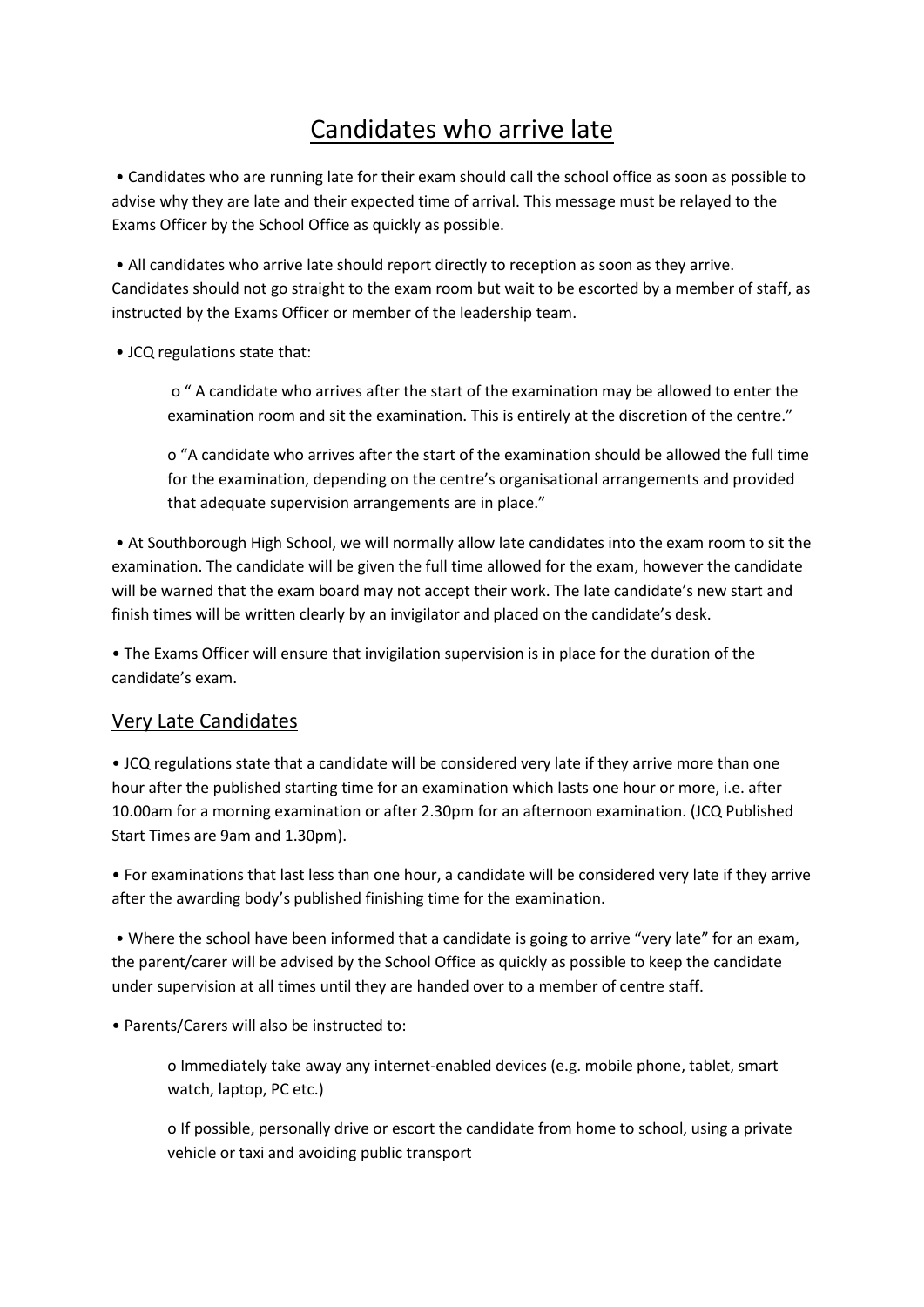o Ensure that the candidate is fully supervised as early as possible and preferably from the published starting time of the exam, until the candidate is handed over to a member of staff at the school reception

• The parent/carer should make a written note of what time the candidate is supervised from.

• Both the candidate and the parent/carer who has supervised them will be asked to sign a letter confirming that the above measures have been put in place. The parent/carer and the candidate will also be asked to provide a signed statement giving details of the time the candidate was supervised from and by whom, and the reason for his late arrival.

• It may not be able to fully apply the above procedure where a candidate arrives at school by taxi. Southborough High School is committed to safeguarding and promoting the welfare of our pupils and expects all staff and volunteers to share this commitment. It is our aim that all pupils fulfil their potential.

• The HOC/Exams Officer will consider each case on an individual basis to determine whether the security of the examination has been compromised and will make a decision as to whether the candidate may sit the examination.

## After the exam

• In compliance with JCQ regulations, the centre will send the script to the awarding body in the normal way.

• In addition, Exams Officer must complete Form JCQ/VLA – report on candidate admitted very late to examination room within seven days of the examination having taken place. The following information will be provided:

o The reason the candidate arrived late, including details of any special arrangements made for the candidate to reach the centre

o The scheduled starting and finishing times of the examination

o The time the candidate started the examination

o The time the candidate finished the examination

• The awarding body will consider each case individually in light of statements from the parent/carer, the candidate and the centre. Candidates and their parents/carers should be warned that the awarding body may not accept their work.

• JCQ regulations state that: "When deciding whether to accept any of the work done by a candidate who arrives very late, the awarding body will pay particular attention to how far it can be sure that the security of the examination has been maintained. Given that candidates may have left the examination room one hour after the awarding body's published starting time\*, the awarding body is unlikely to be able to accept the work of very late candidates unless they have been adequately supervised." Where a candidate persistently arrives late for an exam, the exams officer